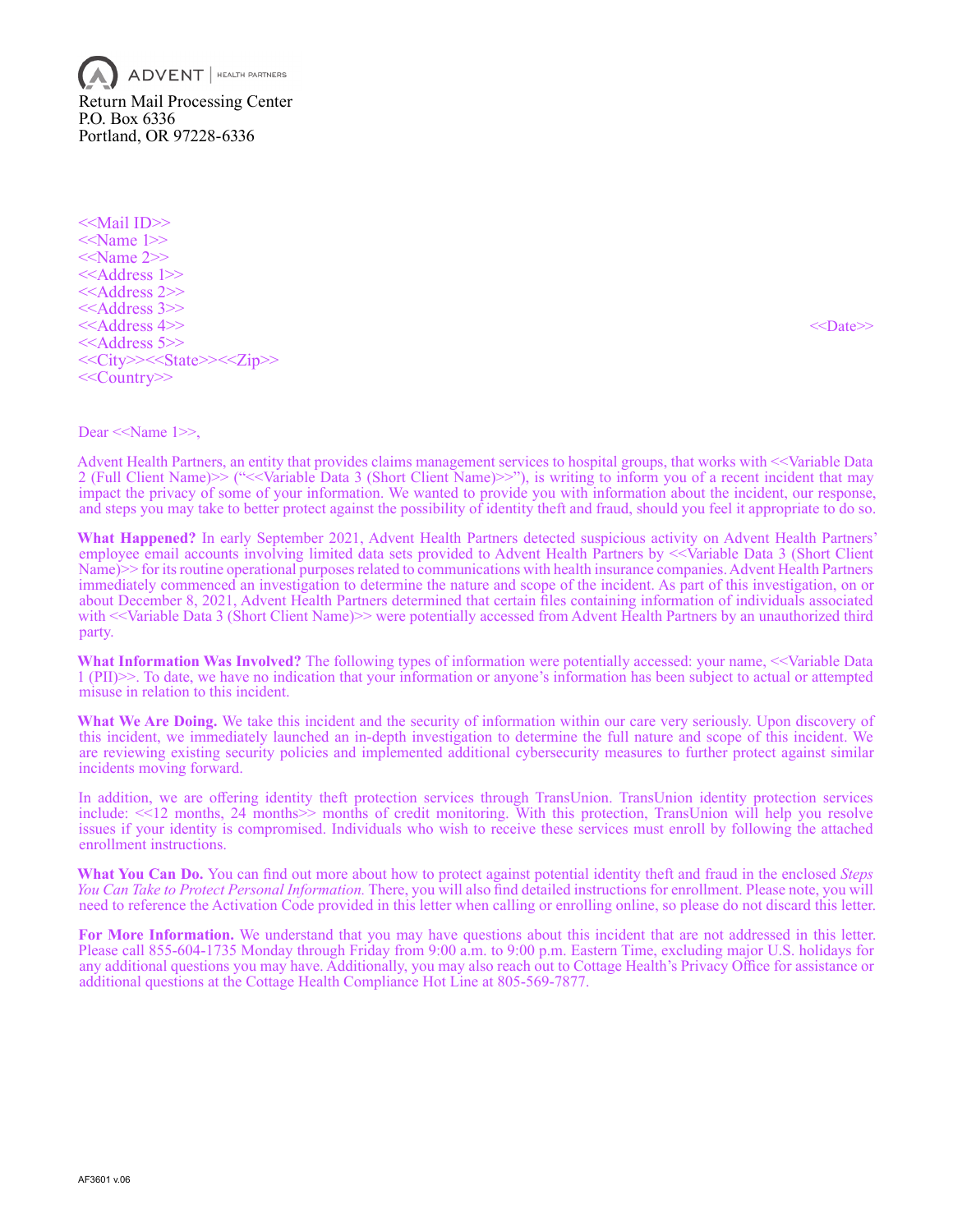We sincerely regret any inconvenience or concern this incident may have caused you.

Sincerely,

Advent Health Partners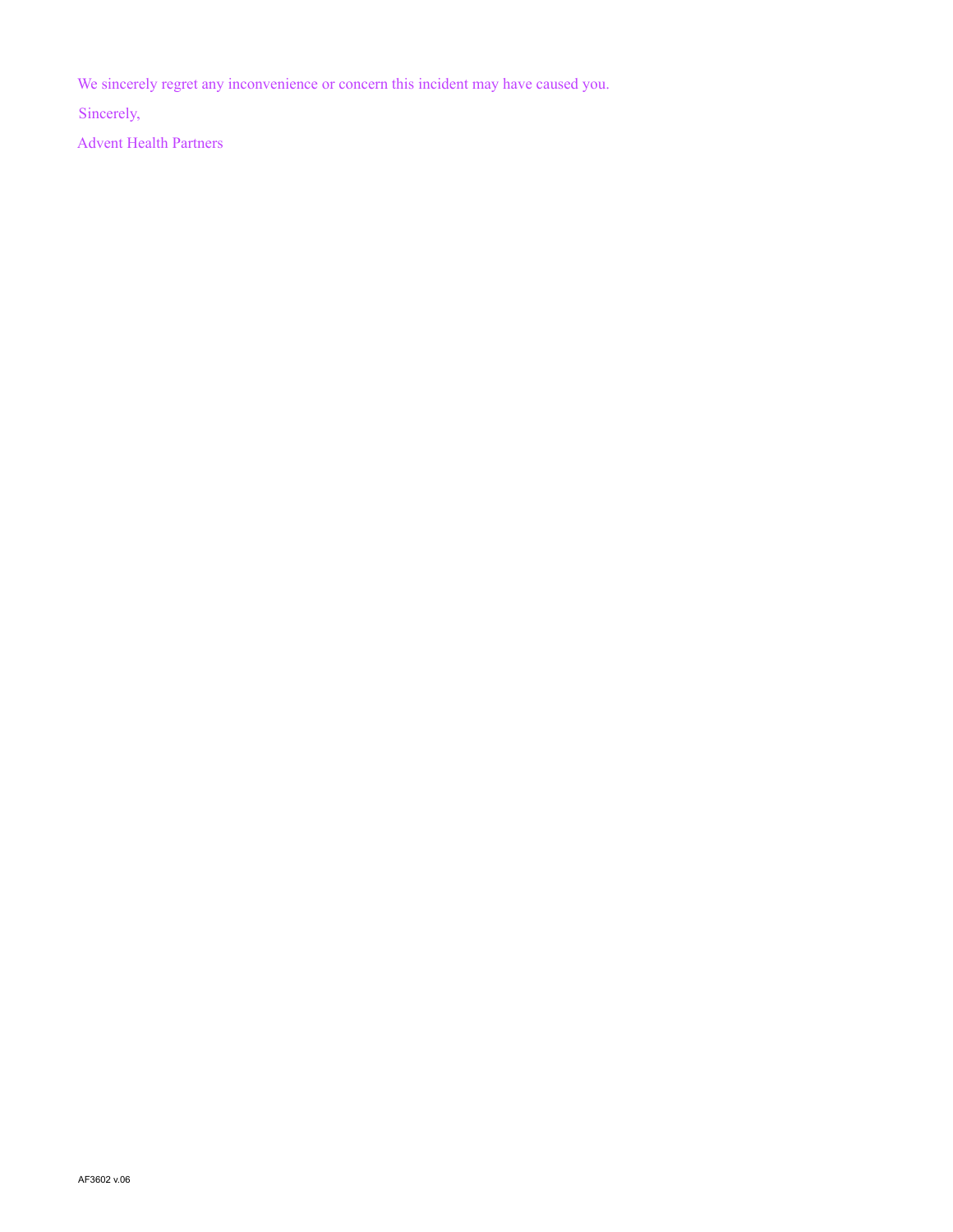## **Steps You Can Take to Protect Personal Information**

## **Enrolling in Complimentary <<12 months, 24 months>>-Month Credit Monitoring.**

As a safeguard, we have arranged for you to enroll, at no cost to you, in an online credit monitoring service (*my*TrueIdentity) for  $\leq 12$  months, 24 months provided by TransUnion Interactive, a subsidiary of TransUnion®, one of the three nationwide credit reporting companies.

To enroll in this service, go directly to the *my*TrueIdentity website at **www.mytrueidentity.com** and in the space referenced as "Enter Activation Code", enter the following unique 12-letter Activation Code **<<Insert Unique 12-letter Activation Code>>**  and follow the three steps to receive your credit monitoring service online within minutes.

If you do not have access to the Internet and wish to enroll in a similar offline, paper based, credit monitoring service, via U.S. Mail delivery, please call the TransUnion Fraud Response Services toll-free hotline at **1-855-288-5422.** When prompted, enter the following 6-digit telephone pass code **<< Insert static 6-digit Telephone Pass Code >>** and follow the steps to enroll in the offline credit monitoring service, add an initial fraud alert to your credit file, or to speak to a TransUnion representative if you believe you may be a victim of identity theft.

Once you are enrolled, you will be able to obtain <<12 months, 24 months>> months of unlimited access to your TransUnion credit report and VantageScore® credit score by TransUnion. The daily credit monitoring service will notify you if there are any critical changes to your credit file at TransUnion®, including fraud alerts, new inquiries, new accounts, new public records, late payments, change of address and more. The service also includes the ability to lock and unlock your TransUnion credit report online, access to identity restoration services that provides assistance in the event your identity is compromised to help you restore your identity and up to \$1,000,000 in identity theft insurance with no deductible. (Policy limitations and exclusions may apply.)

You can sign up for the *my*TrueIdentity online Credit Monitoring service anytime between now and <<Insert Date>>. Due to privacy laws, we cannot register you directly. Please note that credit monitoring services might not be available for individuals who do not have credit file at TransUnion®, or an address in the United States (or its territories) and a valid Social Security number, or are under the age of 18. Enrolling in this service will not affect your credit score.

If you have questions about your *my*TrueIdentity online credit monitoring benefits, need help with your online enrollment, or need help accessing your credit report, or passing identity verification, please contact the *my*TrueIdentity Customer Service Team toll-free at: 1-844-787-4607, Monday-Friday: 8am-9pm, Saturday-Sunday: 8am-5pm Eastern time.

## **Monitor Your Accounts**

You should remain vigilant by reviewing your account statements and monitoring free credit reports. Under U.S. law, a consumer is entitled to one free credit report annually from each of the three major credit reporting bureaus, Equifax, Experian, and TransUnion. To order your free credit report, visit www.annualcreditreport.com or call, toll-free, 1-877-322-8228. You may also directly contact the three major credit reporting bureaus listed below to request a free copy of your credit report.

Consumers have the right to place an initial or extended "fraud alert" on a credit file at no cost. An initial fraud alert is a one-year alert that is placed on a consumer's credit file. Upon seeing a fraud alert display on a consumer's credit file, a business is required to take steps to verify the consumer's identity before extending new credit. If you are a victim of identity theft, you are entitled to an extended fraud alert, which is a fraud alert lasting seven years. Should you wish to place a fraud alert, please contact any one of the three major credit reporting bureaus listed below.

As an alternative to a fraud alert, consumers have the right to place a "credit freeze" on a credit report, which will prohibit a credit bureau from releasing information in the credit report without the consumer's express authorization. The credit freeze is designed to prevent credit, loans, and services from being approved in your name without your consent. However, you should be aware that using a credit freeze to take control over who gets access to the personal and financial information in your credit report may delay, interfere with, or prohibit the timely approval of any subsequent request or application you make regarding a new loan, credit, mortgage, or any other account involving the extension of credit. Pursuant to federal law, you cannot be charged to place or lift a credit freeze on your credit report. To request a security freeze, you will need to provide the following information:

- 1. Full name (including middle initial as well as Jr., Sr., II, III, etc.);<br>2. Social Security number;
- 2. Social Security number;<br>3. date of birth;
- date of birth;
- 4. addresses for the prior two to five years;<br>5. proof of current address, such as a currer
- 5. proof of current address, such as a current utility bill or telephone bill;
- 6. a legible photocopy of a government-issued identification card (state driver's license or ID card, military identification, etc.); and
- 7. a copy of either the police report, investigative report, or complaint to a law enforcement agency concerning identity theft if you are a victim of identity theft.